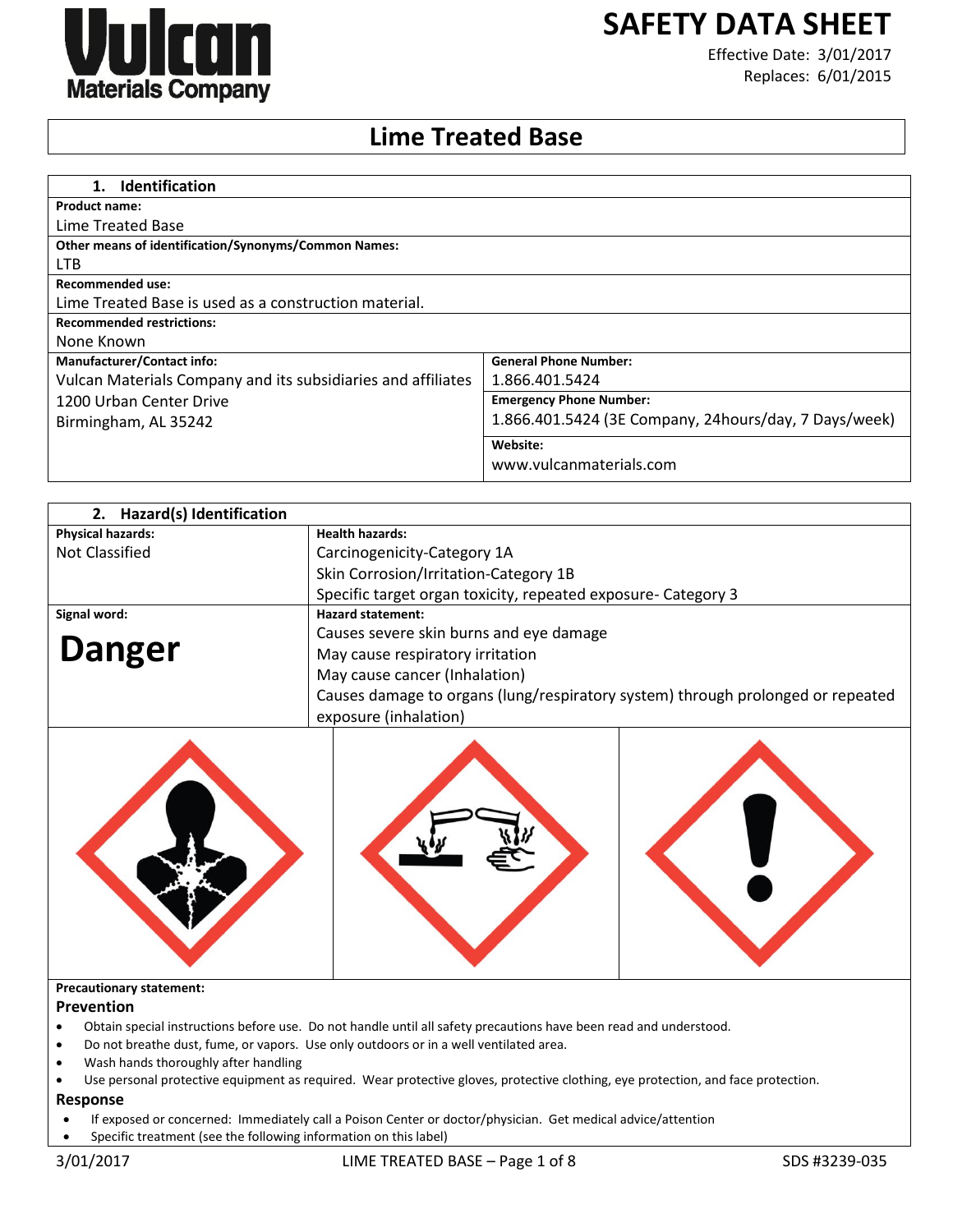- IF SWALLOWED: Rinse mouth Do NOT induce vomiting.
- IF ON SKIN: Remove/Take off immediately all contaminated clothing. Rinse cautiously with water for several minutes. Rinse skin with water/shower. If skin irritation occurs: Get medical advice/attention.
- IF INHALED: Remove victim to fresh air and keep at rest position comfortable for breathing.
- IF IN EYES: Rinse cautiously with water for several minutes. Remove contact lenses, if present and easy to do. Continue rinsing.
- Wash contaminated clothing before reuse.

### **Disposal**

Dispose of contents/container in accordance with all local, regional, national, and international regulations.

### **Supplemental information:**

This product contains a naturally occurring mineral complex with varying quantities of quartz (crystalline silica). Respirable Crystalline Silica (RCS) may cause cancer. This product may be subjected to various natural or mechanical forces that produce small particles (dust) which may contain respirable crystalline silica (particles less than 10 micrometers in aerodynamic diameter). Repeated inhalation of respirable crystalline silica (quartz) may cause lung cancer according to IARC, NTP; ACGIH states that it is a suspected cause of cancer. Other forms of RCS (e.g., tridymite and cristobalite) may also be present or formed under certain industrial processes.

| 3. Composition/information on ingredients |                   |          |
|-------------------------------------------|-------------------|----------|
| <b>Chemical name</b>                      | <b>CAS number</b> | %        |
| Aggregate                                 | Mixture           | 85-90    |
| Quartz (crystalline silica)               | 14808-60-7        | >1       |
| Lime                                      | 12001-27-3        | $5-10$   |
| Water                                     | 7332-18-5         | $5 - 10$ |

### **4. First-aid measures**

**Inhalation:**

For dried product dust inhalation, remove person to fresh air. Dust in throat and nasal passages should clear spontaneously. Contact a physician if irritation persists or later develops.

**Eyes:** 

Immediately flush eye(s) with plenty of clean water for at least 15 minutes, while holding the eyelid(s) open. Occasionally lift the eyelid(s) to ensure thorough rinsing. Beyond flushing, do not attempt to remove material from eye(s). Contact a physician if irritation persists or later develops.

**Skin:** 

Wash affected areas thoroughly with mild soap and fresh water. Remove and wash contaminated clothing. Contact a physician if irritation persists or later develops. Burns should be treated as caustic burns.

### **Ingestion:**

If person is conscious do not induce vomiting. Give large quantity of water and get medical attention. Never attempt to make an unconscious person drink.

### **Most important symptoms/effects, acute and delayed:**

Dust from dry product may irritate the eyes, skin, and respiratory tract.

Breathing respirable crystalline silica-containing dust for prolonged periods in the workplace can cause lung damage and a lung disease called silicosis. Symptoms of silicosis may include (but are not limited to) shortness of breath, difficulty breathing with or without exertion; coughing; diminished work capacity; diminished chest expansion; reduction of lung volume; right heart enlargement and/or failure.

### **Indication of immediate medical attention and special treatment needed:**

Calcium oxide particles readily adhere to the conjunctiva and may form clumps of moist compound which can be difficult to remove by usual irrigation. These clumps tend to lodge deep in inferior and superior cul-de-sacs and act as reservoirs of calcium hydroxide over long periods of time. Rapid irrigation is indicated; however, debridement and use of a complexing agent (such as disodium EDTA) may also be necessary. Not all individuals with silicosis will exhibit symptoms of the disease. However, silicosis can be progressive and symptoms can appear even years after exposures have ceased. Persons with silicosis have an increased risk of pulmonary tuberculosis infection.

**For emergencies contact 3E Company at 1.866.401.5424 (24 hours/day, 7 days/week).**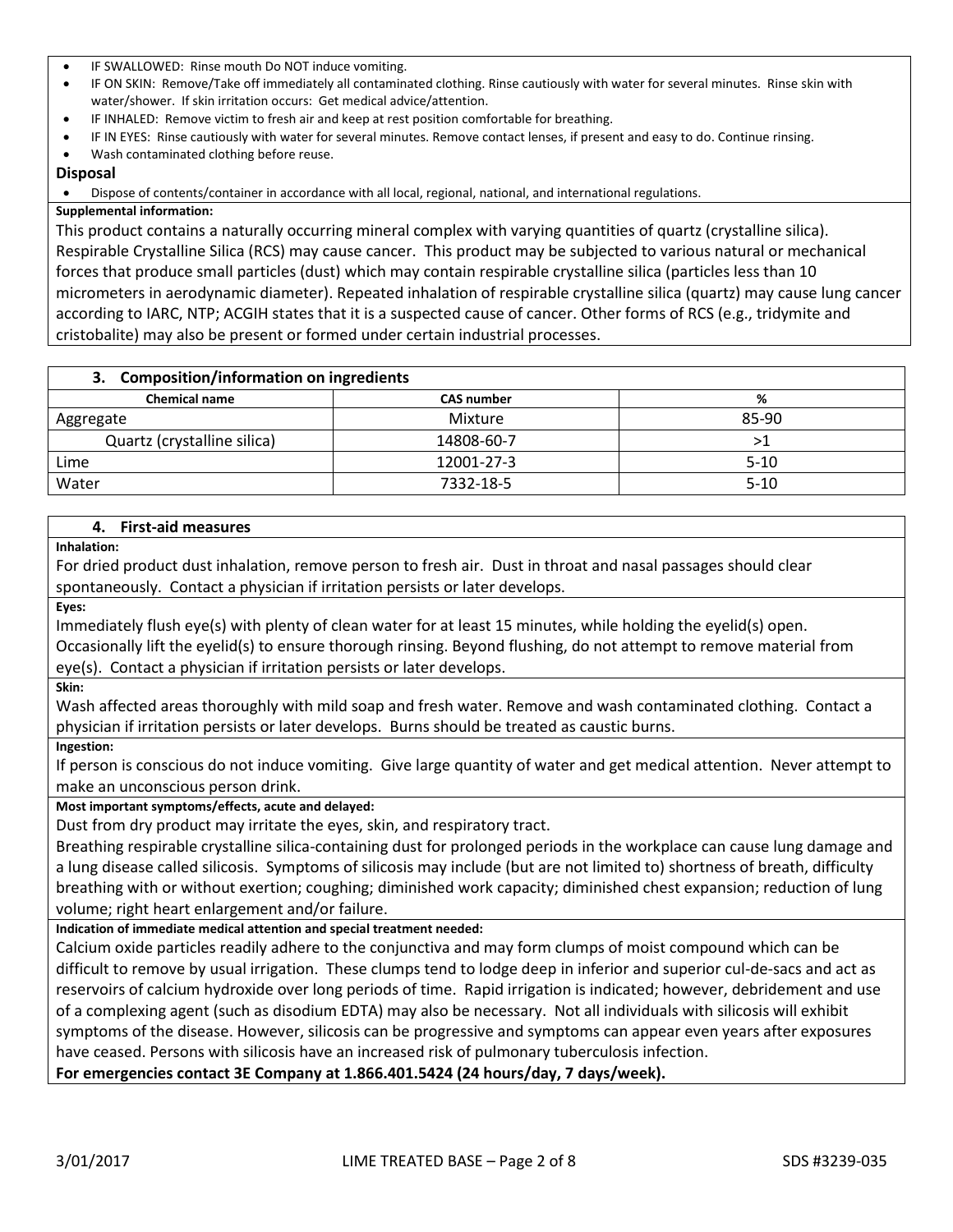### **5. Fire-fighting measures**

**Suitable extinguishing media:**

This product is not flammable. Use fire-extinguishing media appropriate for surrounding materials.

**Unsuitable extinguishing media:**

None known.

**Specific hazards arising from the chemical:**

Contact with powerful oxidizing agents may cause fire and/or explosions (see section 10 of SDS).

**Special protective equipment and precautions for firefighters:**

Use protective equipment appropriate for surrounding materials.

### **Fire-fighting equipment/instructions:**

Hydrated lime decomposes to calcium oxide (quicklime) and steam at 580°C (1079°F). If this temperature or greater prevails, a self-contained breathing apparatus approved by NIOSH/MSHA is recommended.

**Specific methods:**

The presence of this material in a fire does not hinder the use of any standard extinguishing medium. Use extinguishing medium for surrounding fire.

### **6. Accidental release measures**

**Personal precautions, protective equipment and emergency procedures:**

Persons involved in cleanup processes should first observe precautions (as appropriate) identified in Section 8 of this SDS. **For emergencies, contact 3E Company at 1-866-401-5424 (24 hours/day, 7 days/week)**.

**Environmental precautions:**

Prevent from entering into sewers or drainage systems where it can harden and clog flow.

**Methods and materials for containment and cleaning up:**

Spilled material, where dust is generated, may overexpose cleanup personnel to respirable crystalline silica-containing dust. Do not dry sweep or use compressed air for clean-up. Wetting of spilled material and/or use of respiratory protective equipment may be necessary.

### **7. Handling and storage**

**Precautions for safe handling:**

Respirable crystalline silica-containing dust may be generated during processing, handling, and storage. Use personal protection and controls identified in Section 8 of this SDS as appropriate.

**Conditions for safe storage, including any incompatibilities:**

Do not store near food, beverages, or smoking materials.

### **8. Exposure controls/personal protection**

### **Legend:**

NE = Not Established; PEL = Permissible Exposure Limit; TLV = Threshold Limit Value; REL = Recommended Exposure Limit; OSHA = Occupational Safety and Health Administration; MSHA = Mine Safety and Health Administration; NIOSH = National Institute for Occupational Safety and Health; ACGIH = American Conference of Governmental Industrial Hygienists

|                                        | <b>OSHA/MSHA</b>                               | <b>ACGIH</b>                                | <b>NIOSH</b>                              |
|----------------------------------------|------------------------------------------------|---------------------------------------------|-------------------------------------------|
| Component                              | <b>PEL</b>                                     | <b>TLV</b>                                  | <b>REL</b>                                |
| Limestone (Calcium Carbonate)          | 15 mg/m <sup>3</sup> (total dust)              | 10 mg/m <sup>3</sup> (total dust as calcium | 15 mg/m <sup>3</sup> (total dust)         |
|                                        | 5 mg/m <sup>3</sup> (respirable fraction)      | carbonate)                                  | 5 mg/m <sup>3</sup> (respirable fraction) |
| Particulates not otherwise classified  | 15 mg/m <sup>3</sup> (total dust)              | 10 mg/m <sup>3</sup> (inhalable fraction)   | <b>NE</b>                                 |
|                                        | 5 mg/m <sup>3</sup> (respirable fraction)      | $3 \text{ mg/m}^3$ (respirable fraction)    |                                           |
| Respirable dust containing silica      | 10 mg/m <sup>3</sup> ÷ (% silica + 2)          | Use Respirable Silica TLV                   | Use Respirable Silica REL                 |
|                                        |                                                |                                             |                                           |
| Total dust containing silica           | MSHA: 30 mg/m <sup>3</sup> ÷ (% silica + 3)    | <b>NE</b>                                   | <b>NE</b>                                 |
|                                        |                                                |                                             |                                           |
| Respirable Crystalline Silica (quartz) | OSHA: $0.05 \,\mathrm{mg/m^3}$ (PEL)           | 0.025 mg/m <sup>3</sup>                     | 0.05 mg/m <sup>3</sup>                    |
|                                        | OSHA: $0.025$ mg/m <sup>3</sup> (Action Level) |                                             |                                           |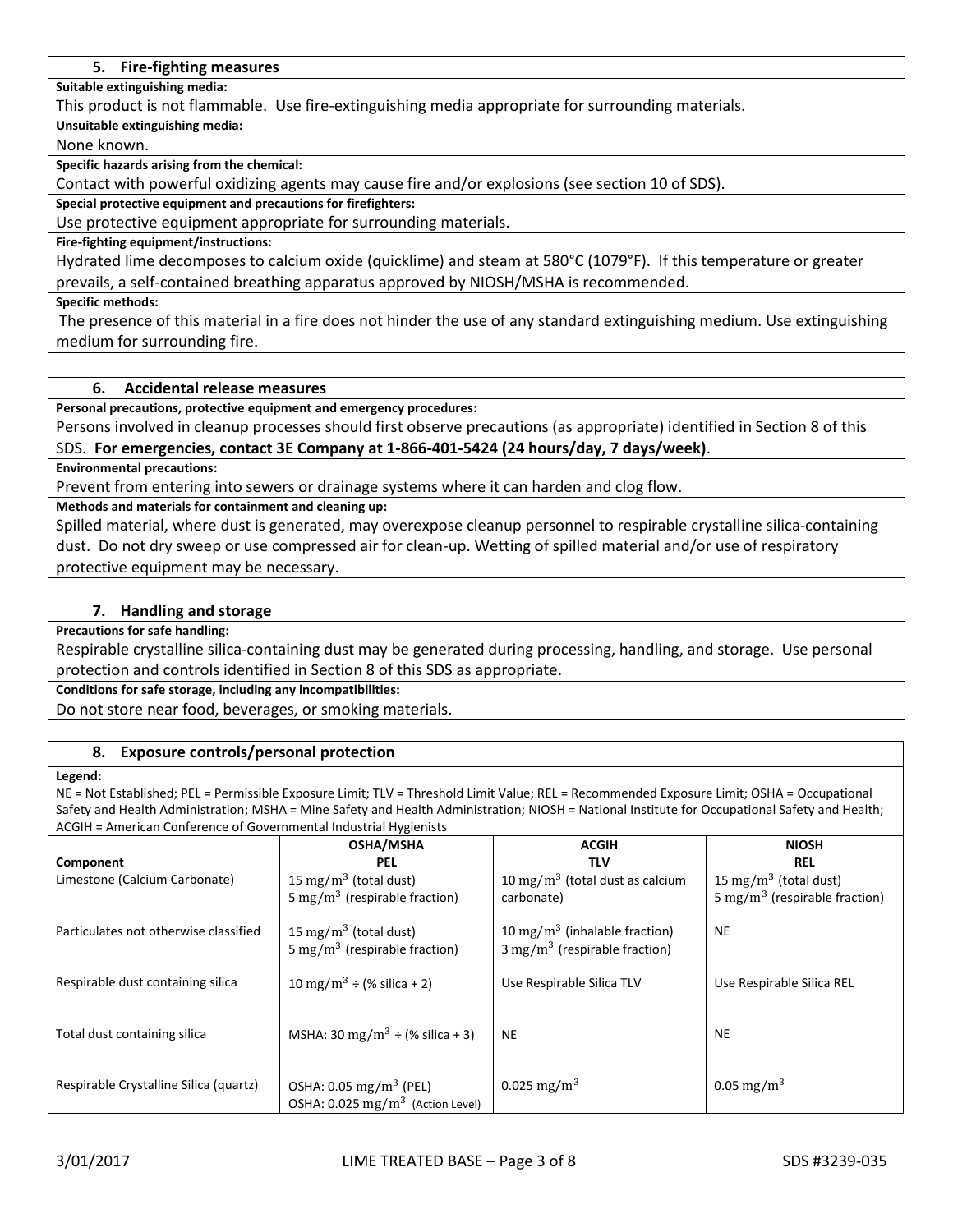### **Legend:**

NE = Not Established; PEL = Permissible Exposure Limit; TLV = Threshold Limit Value; REL = Recommended Exposure Limit; OSHA = Occupational Safety and Health Administration; MSHA = Mine Safety and Health Administration; NIOSH = National Institute for Occupational Safety and Health; ACGIH = American Conference of Governmental Industrial Hygienists

|                                                                              | <b>OSHA/MSHA</b>                                                                                        | <b>ACGIH</b>            | <b>NIOSH</b>                              |
|------------------------------------------------------------------------------|---------------------------------------------------------------------------------------------------------|-------------------------|-------------------------------------------|
| Component                                                                    | <b>PEL</b>                                                                                              | <b>TLV</b>              | <b>REL</b>                                |
|                                                                              | MSHA: Use Respirable Dust<br>containing Silica PEL (above)                                              |                         |                                           |
| Respirable Tridymite and Cristobalite<br>(other forms of crystalline silica) | OSHA: Use respirable crystalline<br>silica PEL<br>MSHA: 1/2 of respirable dust<br>containing silica PEL | 0.025 mg/m <sup>3</sup> | 0.05 mg/m <sup>3</sup>                    |
| Calcium Hydroxide                                                            | MSHA-PEL = $5 \text{ mg/m}^3$<br>OSHA Proposed-PEL = 5 mg/m <sup>3</sup>                                | 5 mg/m <sup>3</sup>     | 5 mg/m <sup>3</sup> (respirable fraction) |
| Calcium Oxide                                                                | PEL = $5 \text{ mg/m}^3$                                                                                | $2 \text{ mg/m}^3$      | $2 \text{ mg/m}^3$                        |
| Magnesium Oxide                                                              | MSHA-PEL = $10 \text{ mg/m}^3$<br>OSHA Proposed-PEL = $10 \text{ mg/m}^3$                               | 10 mg/m <sup>3</sup>    | <b>NE</b>                                 |

### **Exposure Guidelines:**

Total dust containing silica, respirable silica-containing dust and respirable crystalline silica (quartz) levels should be monitored regularly to determine worker exposure levels. Exposure levels in excess of allowable exposure limits should be reduced by all feasible engineering controls, including (but not limited to) wet suppression, ventilation, process enclosure, and enclosed employee workstations.

### **Engineering Controls:**

Ordinarily not required when working with wet product. Activities that generate dust from hardened product require the use of local exhaust or general ventilation adequate to maintain exposures below appropriate exposure limits. **Eye Protection:**

Safety glasses with side shields should be worn as minimum protection. Goggles or face shield should be worn where splashing is possible. Dust goggles should be worn when excessively (visible) dusty conditions are present or are anticipated due to working with hardened product. Contact lens should not be worn when eye contact with product as possible.

### **Skin Protection (Protective Gloves/Clothing):**

Waterproof gloves, rubber boots, and clothing sufficient to protect the skin from contact with wet product should be worn. Clothing saturated from contact with wet product should be removed promptly to prevent continued contact with skin. As a precaution, wash hands thoroughly before eating, smoking, and using toilet facilities. After working with product, workers should clean their skin/shower with soap and water. Clean clothing should be worn after showering. **Respiratory Protection:**

Ordinarily not required when product is wet. All respirators must be NIOSH-approved for the exposure levels present. (See NIOSH Respirator Selection Guide). The need for respiratory protection should be evaluated by a qualified safety and health professional. Activities that generate dust require the use of an appropriate dust respirator where dust levels exceed or are likely to exceed allowable exposure limits. For respirable silica-containing dust levels that exceed or are likely to exceed an 8-hour time-weighted average (TWA) of 0.25  $\rm mg/m^3$ , a high efficiency particulate filter respirator must be worn at a minimum; however, if respirable silica-containing dust levels exceed or are likely to exceed an 8-hour TWA of 1.25  $\rm mg/m^3$  an air-purifying, full-face respirator or equivalent is required. Respirator use must comply with applicable MSHA (42 CFR 84) or OSHA (29 CFR 1910.134) standards, which include provisions for a user training program, respirator inspection, repair and cleaning, respirator fit testing, medical surveillance and other requirements. **Exposure Guidelines:**

Respirable dust and quartz levels should be monitored regularly to determine worker exposure levels. Exposure levels in excess of allowable exposure limits should be reduced by all feasible engineering controls, including (but not limited to) wet suppression, ventilation, process enclosure, and enclosed employee workstations.

### **Engineering Controls:**

Ordinarily not required when working with wet product. Activities that generate dust from hardened product require the use of local exhaust or general ventilation adequate to maintain exposures below appropriate exposure limits.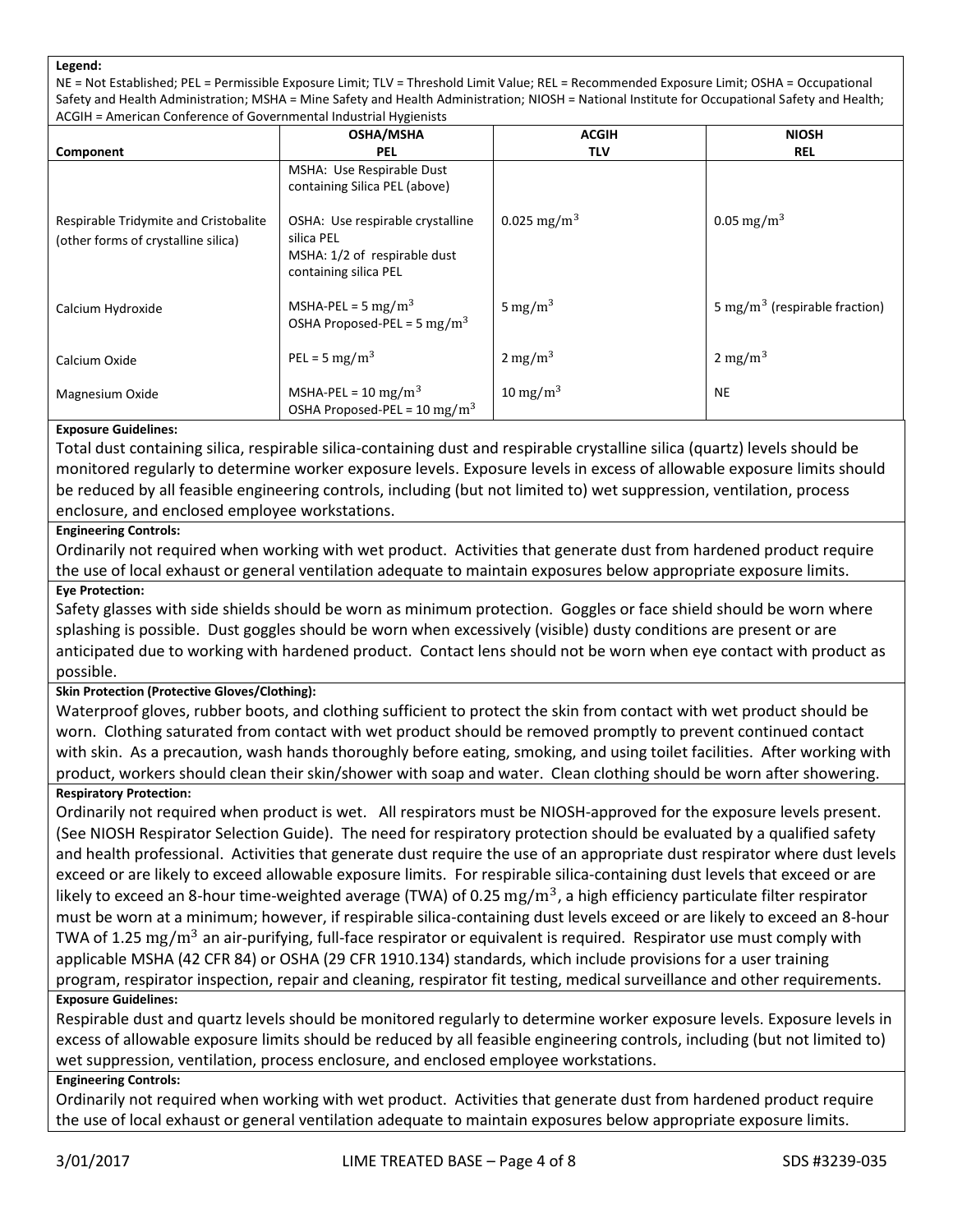### **Eye Protection:**

Safety glasses with side shields should be worn as minimum protection. Goggles or face shield should be worn where splashing is possible. Dust goggles should be worn when excessively (visible) dusty conditions are present or are anticipated due to working with hardened product. Contact lens should not be worn when eye contact with product as possible.

### **Skin Protection (Protective Gloves/Clothing):**

Waterproof gloves, rubber boots, and clothing sufficient to protect the skin from contact with wet product should be worn. Clothing saturated from contact with wet product should be removed promptly to prevent continued contact with skin. As a precaution, wash hands thoroughly before eating, smoking, and using toilet facilities. After working with product, workers should clean their skin/shower with soap and water. Clean clothing should be worn after showering.

### **Respiratory Protection:**

Ordinarily not required when product is wet. All respirators must be NIOSH-approved for the exposure levels present. (See NIOSH Respirator Selection Guide). The need for respiratory protection should be evaluated by a qualified safety and health professional. Activities that generate dust require the use of an appropriate dust respirator where dust levels exceed or are likely to exceed allowable exposure limits. For respirable silica levels that exceed or are likely to exceed an 8 hr Time Weighted Average (TWA) of 0.5 mg/m<sup>3</sup>, a high efficiency particulate filter respirator must be worn at a minimum; however, if respirable silica levels exceed or are likely to exceed an 8 hr TWA of 5.0  $\text{mg/m}^3$  a positive pressure, full face respirator or equivalent is required. Respirator use must comply with applicable MSHA (42 CFR 84) or OSHA (29 CFR 1910.134 ) standards, which include provisions for a user training program, respirator inspection, repair and cleaning, respirator fit-testing, medical surveillance and other requirements.

### **9. Physical and chemical properties**

| Appearance:                             |                                          |                                               |
|-----------------------------------------|------------------------------------------|-----------------------------------------------|
| Gray, granular mixture.                 |                                          |                                               |
| Odor:                                   | PH:                                      | <b>Decomposition temperature:</b>             |
| No odor.                                | Approximately 12                         | Not applicable                                |
| Melting point/freezing point:           | Initial boiling point and boiling range: | Flash point:                                  |
| Not applicable                          | Not applicable                           | Non-combustible                               |
| <b>Evaporation rate:</b>                | Flammability:                            | Upper/lower flammability or explosive limits: |
| Not applicable                          | Not applicable                           | Not applicable                                |
| Vapor pressure:                         | <b>Relative density:</b>                 | Solubility:                                   |
| Not applicable                          | Not applicable                           | 0                                             |
| Partition coefficient: n-octanol/water. | <b>Autoignition temperature:</b>         | Specific Gravity (H2O = $1$ ):                |
| Not applicable                          | Not applicable                           | $2.37 - 2.40$                                 |

### **10. Stability and reactivity**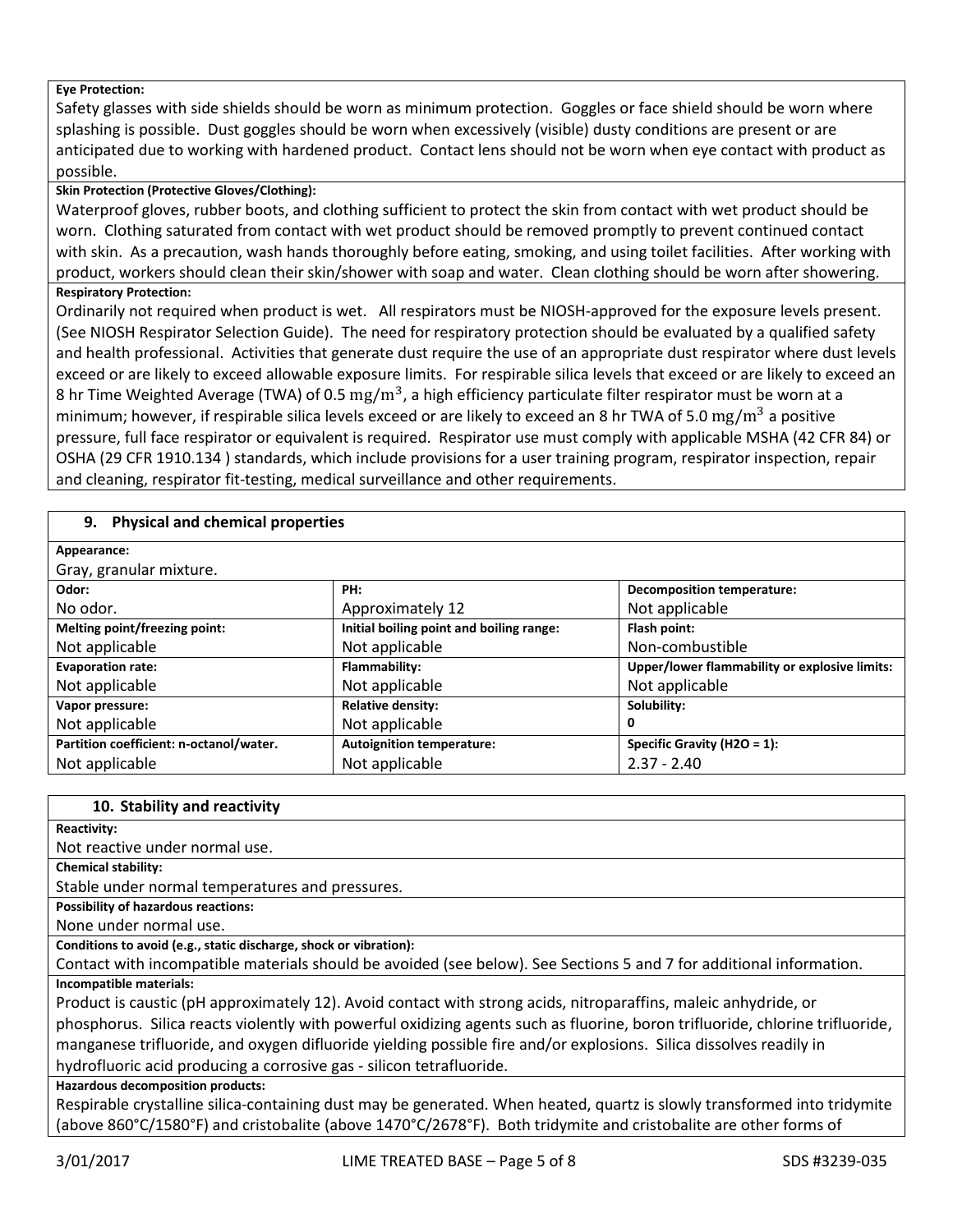### **11. Toxicological information**

**Primary Routes of Exposure:**

Inhalation and contact with the eyes and skin.

**Symptoms related to the physical, chemical, toxicological characteristics**

**Inhalation:**

Wet product can cause chemical burns to eyes and skin. Dusts may irritate the nose, throat and respiratory tract by mechanical abrasion. Coughing sneezing and shortness of breath may occur.

Symptoms of silicosis may include (but are not limited to) shortness of breath, difficulty breathing with or without exertion; coughing; diminished work capacity; diminished chest expansion; reduction of lung volume; right heart enlargement and/or failure. Persons with silicosis have an increased risk of pulmonary tuberculosis infection.

### **Eye Contact:**

Contact may result in chemical (caustic) burns and eye injury which may be progressive and could cause blindness. Symptoms may include tearing, redness, pain, swelling with blurred vision. Dusts from hardened product may be irritating.

### **Skin Contact:**

May cause skin irritation with redness, an itching or burning feeling, and swelling of the skin. May cause contact dermatitis, with symptoms that may include (but are not limited to) reddening, irritation and rash. More severe effects, including chemical (alkali) burns and skin ulcers may occur. Dusts from hardened product may be irritating.

### **Ingestion:**

Direct contact with exposed tissues may result in severe irritation with pain, nausea, vomiting, and/or diarrhea and possibly chemical (alkali) burns.

### **Medical Conditions Aggravated by Exposure:**

Irritated or broken skin increases chance of contact dermatitis. Pre-existing medical conditions that may be aggravated by exposure include disorders of the eye, skin and lung (including asthma and other breathing disorders). Smoking tobacco will impair the ability of the lungs to clear themselves of dust.

**Delayed and immediate effects and also chronic effects from short- and long-term exposure:**

The following information pertains to hardened dry material:

Prolonged overexposure to respirable dusts in excess of allowable exposure limits can cause inflammation of the lungs leading to possible fibrotic changes, a medical condition known as pneumoconiosis.

Prolonged and repeated overexposure to high levels of respirable crystalline silica-containing dust may cause a chronic form of silicosis, an incurable lung disease that may result in permanent lung damage or death. Chronic silicosis generally occurs after 10 years or more of overexposure; a more accelerated type of silicosis may occur between 5 and 10 years of higher levels of prolonged and repeated overexposure. In early stages of silicosis, not all individuals will exhibit symptoms (signs) of the disease. However, silicosis can be progressive, and symptoms can appear at any time, even years after exposure has ceased.

Repeated overexposures to very high levels of respirable crystalline silica for periods as short as six months may cause acute silicosis. Acute silicosis is a rapidly progressive, incurable lung disease that is typically fatal. Symptoms include (but are not limited to): shortness of breath, cough, fever, weight loss, and chest pain.

Respirable dust containing newly broken crystalline silica particles has been shown to be more hazardous to animals in laboratory tests than respirable dust containing older crystalline silica particles of similar size. Respirable crystalline silica particles which had aged for sixty days or more showed less lung injury in animals than equal exposures to respirable dust containing newly broken particles of respirable crystalline silica.

There are reports in the literature suggesting that excessive respirable crystalline silica exposure may be associated with autoimmune disorders and other adverse health effects involving the kidney. In particular, the incidence of scleroderma (thickening of the skin caused by swelling and thickening of fibrous tissue) appears to be higher in silicotic individuals. To date, the evidence does not conclusively determine a causal relationship between silica exposure and these adverse health effects.

### **Carcinogenicity:**

Epidemiology studies on the association between respirable crystalline silica exposure and lung cancer have had both positive and negative results. There is some speculation that the source, type, and level of exposure of respirable crystalline silica may play a role. Studies of persons with silicosis indicate an increased risk of developing lung cancer, a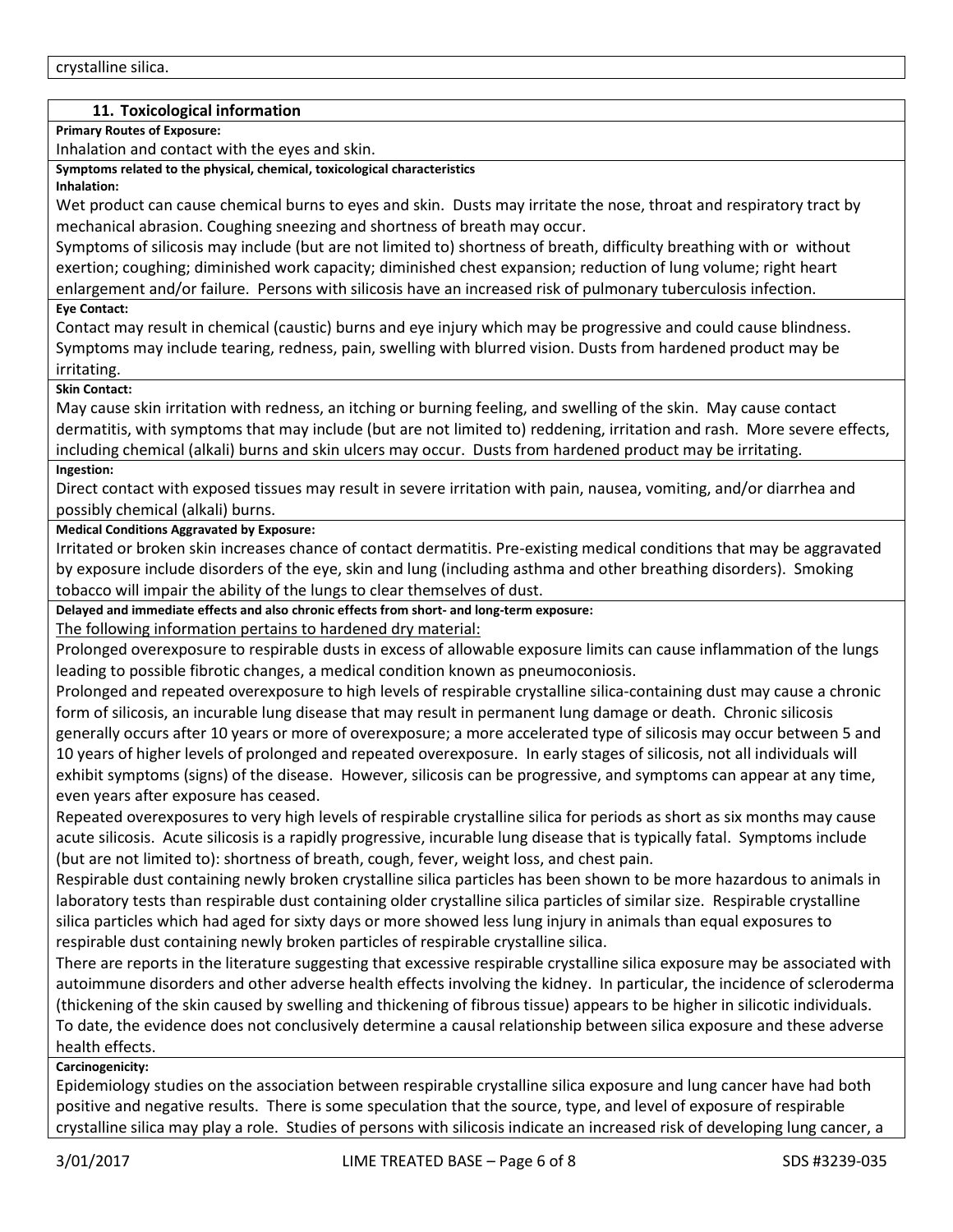risk that increases with the level and duration of exposure. It is not clear whether lung cancer develops in non-silicotic patients. Several studies of silicotics do not account for lung cancer confounders, especially smoking, which have been shown to increase the risk of developing lung disorders, including emphysema and lung cancer. In October 1996, an IARC Working Group designated respirable crystalline silica as carcinogenic (Group 1). In 2012, an IARC Working Group re-affirmed that inhalation of crystalline silica was a known human carcinogen. The NTP's Report on Carcinogens, 9th edition, lists respirable crystalline silica as a "known human carcinogen." In the year 2000, the American Conference of Governmental Industrial Hygienists (ACGIH) listed respirable crystalline silica (quartz) as a suspected human carcinogen (A-2). These classifications are based on sufficient evidence of carcinogenicity in certain experimental animals and on selected epidemiological studies of workers exposed to respirable crystalline silica. **Additional information on toxicological-effects:**

**Acute toxicity:** Not classified

**Skin corrosion/irritation:** Causes severe skin burns and eye damage

**Serious eye damage/eye irritation:** Not classified.

**Respiratory sensitization:** Not classified.

**Skin sensitization:** Not classified.

**Germ cell Mutagenicity:** Not classified

**Carcinogenicity:** May cause cancer (Inhalation).

**Reproductive toxicity:** Not classified

**Specific target organ toxicity - single exposure:** May cause respiratory irritation

**Specific target organ- toxicity – repeated exposure:** Causes damage to organs (lungs, respiratory system) through prolonged or repeated exposure (inhalation)

**Aspiration toxicity:** Not classified

| 12. Ecological information                              |
|---------------------------------------------------------|
| Ecotoxicity (aquatic and terrestrial, where available): |
| Not determined                                          |
| Persistence and degradability:                          |
| Not determined                                          |
| Bioaccumulative potential.                              |
| Not determined                                          |
| Mobility in soil.                                       |
| Not determined                                          |
| Other adverse effects.                                  |
| Not determined                                          |

### **13. Disposal considerations**

**Safe handling and disposal of waste:**

Place contaminated materials in appropriate containers and dispose of in a manner consistent with applicable federal, state, and local regulations. Prevent from entering drainage, sewer systems, and unintended bodies of water. It is the responsibility of the user to determine, at the time of disposal, whether product meets criteria for hazardous waste. Product uses, transformations, mixture and processes, may render the resulting material hazardous